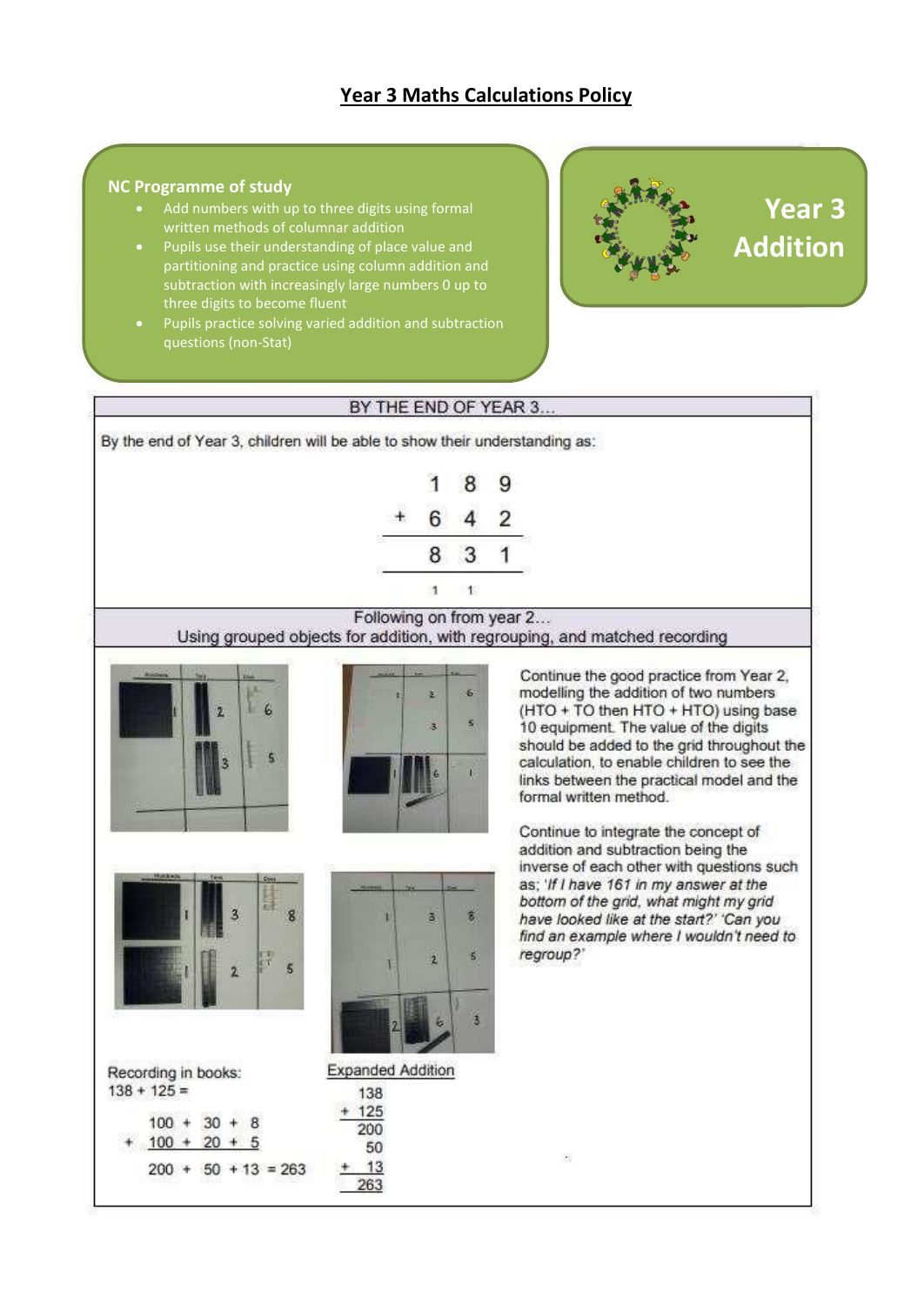#### Introduction to formal column method

Once children have a secure conceptual understanding of the value of the digits in a calculation, and the relation of the annotated digits from the grid to the practical equipment, they can be moved on to a formal vertical written method for addition.

Initially this should be done alongside the practical model, and children should be encouraged to discuss 'what is the same and what is different'.

|     |      | <b>Expanded Addition</b> |  |                                                                                         |  |  |  |  |  |
|-----|------|--------------------------|--|-----------------------------------------------------------------------------------------|--|--|--|--|--|
| ens | Ones |                          |  |                                                                                         |  |  |  |  |  |
|     |      | $+27$                    |  | Show the children a 2-digit + 2-digit calculation using base 10<br>materials on a grid. |  |  |  |  |  |
|     |      |                          |  | 'What is my calculation? Which two numbers am I adding?'                                |  |  |  |  |  |
|     |      |                          |  | Write the matching formal vertical calculation, alongside the grid.                     |  |  |  |  |  |
|     |      |                          |  |                                                                                         |  |  |  |  |  |
|     |      |                          |  |                                                                                         |  |  |  |  |  |

Refer to the different parts of calculation, encouraging the children to see what is the same and what is different. Repeat the physical action with the practical resource as before. At each stage, complete the formal written algorithm alongside. Encourage children to compare the two representations. Ask questions such as: 'What has happened to my 11 ones? How is this shown with the equipment? How is it shown here?'

As children's conceptual understanding is embedded adding two 2-digit numbers, they should be provided with more challenging questions. Numbers should be extended to HTO + TO, then HTO + HTO. Take care to choose the numbers for questions carefully, introducing examples without regrouping, before expanded method (above) with regrouping, and then into the formal compact method.

|                            | -51             | 32     |                |                | 170                     |   |                |                         |                  |
|----------------------------|-----------------|--------|----------------|----------------|-------------------------|---|----------------|-------------------------|------------------|
| .<br>Mandonin<br>Terr.     | om.             |        | 1              | $\frac{1}{2}$  | $6\phantom{1}6$         |   |                | <b>Compact Addition</b> |                  |
|                            | L<br>$\epsilon$ | $^{+}$ |                | 3              | $\sqrt{5}$              |   | 1              | $\overline{\mathbf{c}}$ | $\boldsymbol{6}$ |
| 2                          |                 |        |                | $\ddagger$     | $\overline{1}$          |   |                | 3                       | 5                |
| 3                          | $\sharp$ 5      |        |                | 5              | $\bf{0}$                |   | 1              | 6                       | $\ddagger$       |
|                            |                 |        | $\mathbf{1}$   | Ö              | $\mathbf 0$             | æ |                | 1                       | -23              |
|                            |                 |        | 1              | 6              |                         |   |                |                         |                  |
| <b>Tare</b><br>$-$ 7600000 | Over:           |        | $\mathbf{1}$   | $\overline{6}$ | 8<br>æ                  |   | 1              | $\sqrt{6}$              | 8                |
| $\epsilon$                 | œ<br>8          | $+1$   |                | 5              | $\overline{3}$          |   | $\overline{1}$ | 5                       | 3                |
|                            |                 |        |                | $\overline{1}$ | $\overline{\mathbf{1}}$ |   | 3              | $\overline{2}$          | 1                |
| 5                          | 3<br>Þ          |        | 1              | 1              | $\mathbf{0}$            |   | $\overline{4}$ | $\Lambda$               |                  |
|                            |                 |        | $\overline{2}$ | 0              | $\pmb{0}$               |   |                |                         |                  |
|                            |                 |        | 3              | 2              | $\mathbf{1}$            |   |                |                         |                  |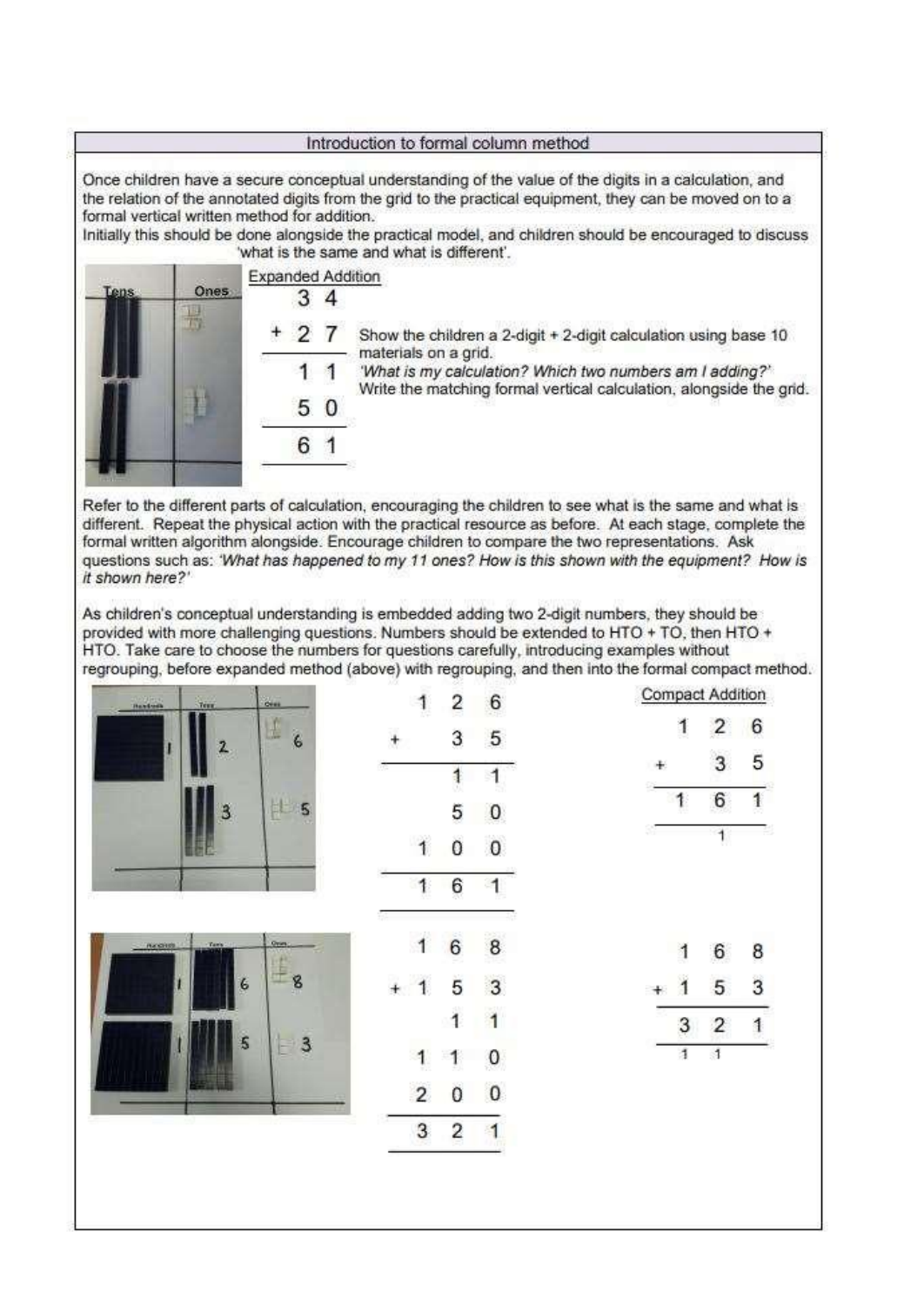

Base 10 Dienes equipment can be substituted with 'Place Value counters' once children are completely secure in the value of the digits and the base ten nature of our number system.

These should be introduced in the same way as other resources, making use of the grid and with careful modelling of using exchange when regrouping.

Note it is good practice to place higher value numbers first, i.e. 642 + 189 rather than  $189 + 642.$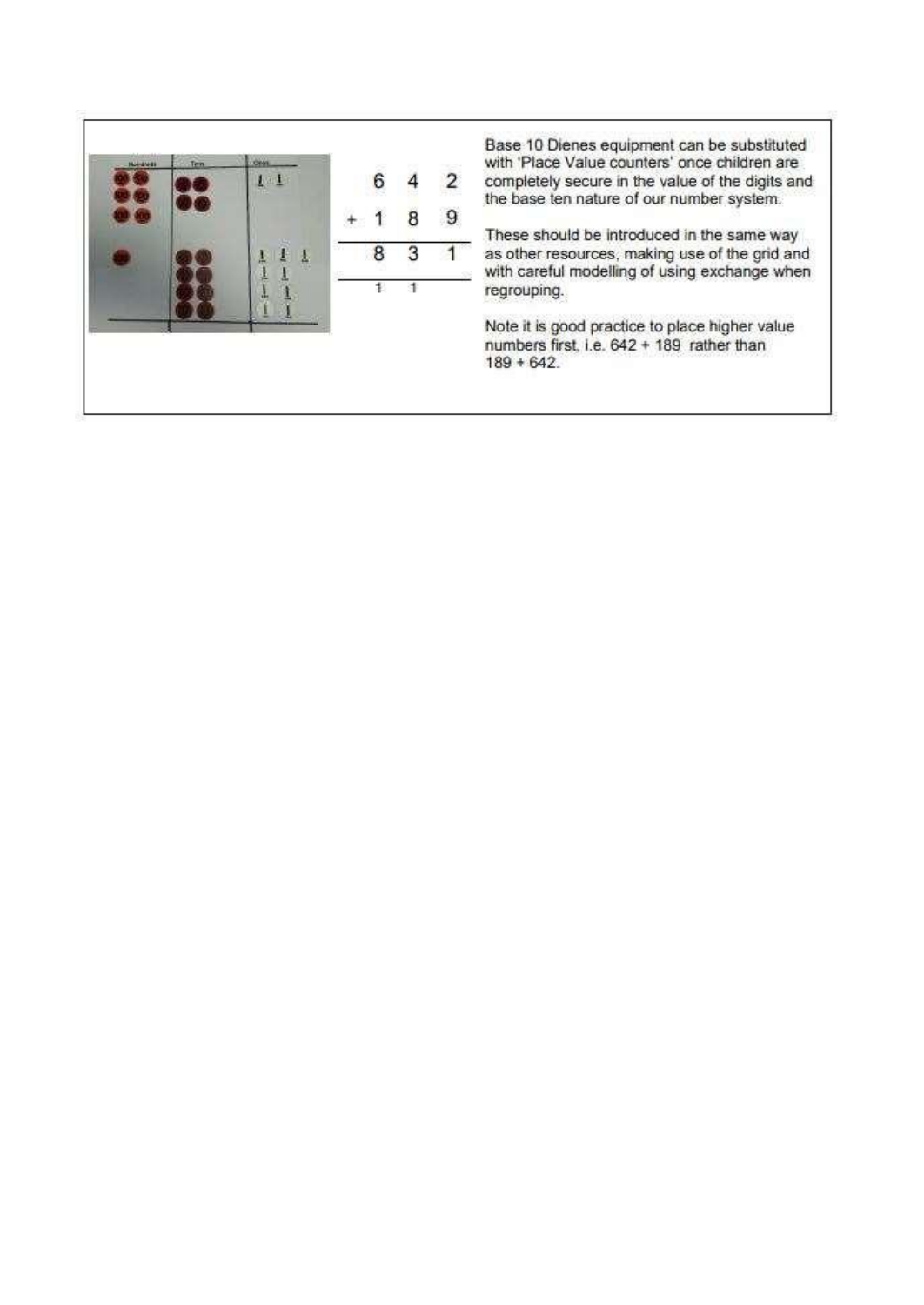#### **NC Programme of study**

- Subtract numbers with up to three digits using formal written methods of columnar addition
- Pupils use their understanding of place value and partitioning and practice using column addition and subtraction with increasingly large numbers 0 up to three digits to become fluent
- Pupils practice solving varied addition and subtraction questions (non -Stat)





remaining equipment is brought down to the bottom of the grid, to the answer bar. The value of the digits should be written on the grid throughout the calculation, to enable children to see the links between the practical model and the formal written method.

Initially, calculations should only involve exchanging between the tens and ones.

The formal written method should be introduced alongside the annotated grid displaying the apparatus, and children should be encouraged to find the similarities at all stages. Refer to each part of the calculation and ensure the

children make links between the two

representations. How have I shown the one ten exchanged for ten ones in the written method? Why have I changed the 5 to a 4 in the tens column? How did this look with the practical equipment?



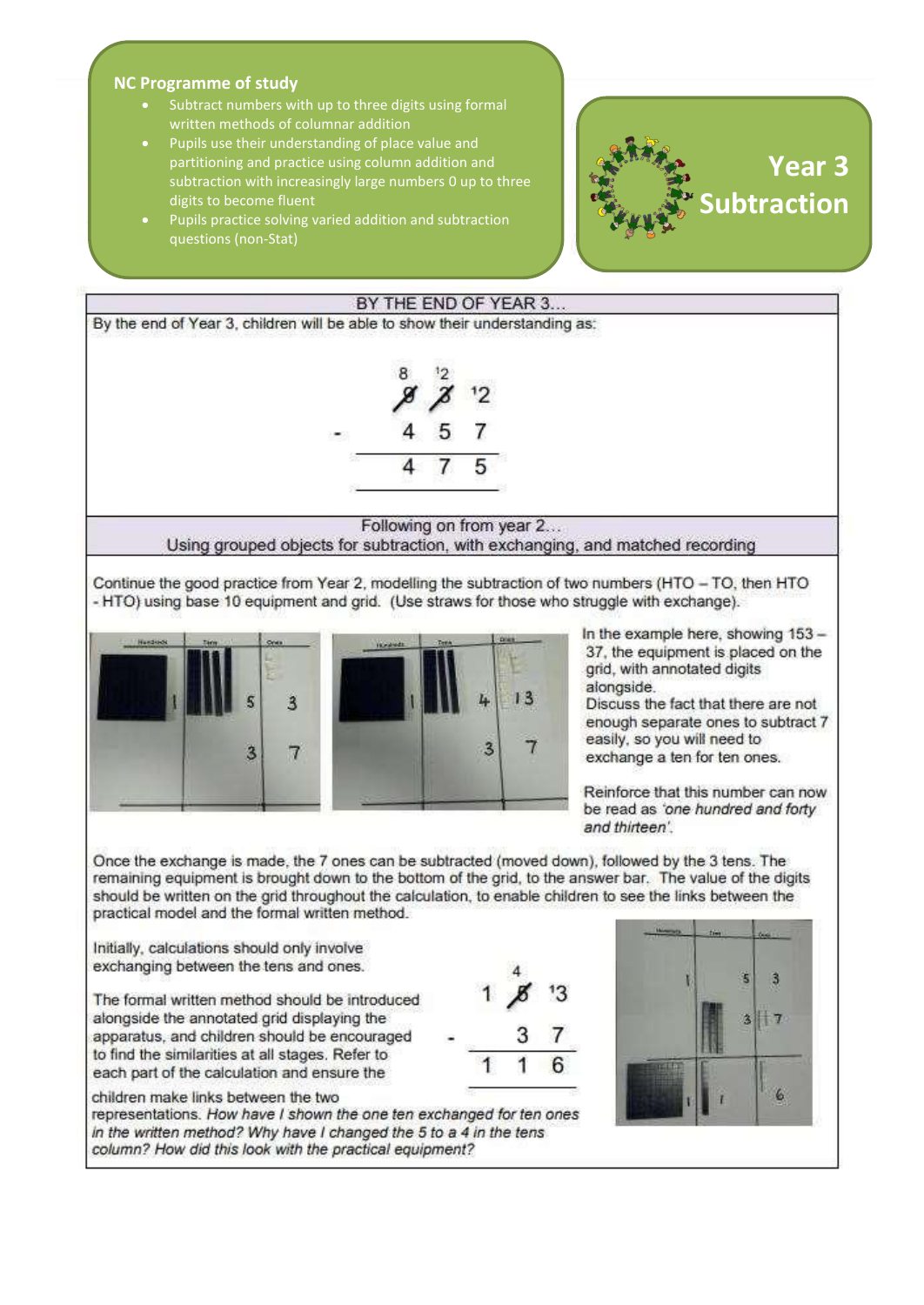

Continue to integrate the concept of addition and subtraction being the inverse of each other with questions such as; 'If I had 116 in my answer bar at the bottom of the grid, and I had subtracted 37 as we have done here, what must my starting number have been? Did I still need to exchange?'

Once confident, children should be introduced to examples requiring exchange from hundreds to tens as well as tens to ones, such as 235 - 67 shown here.

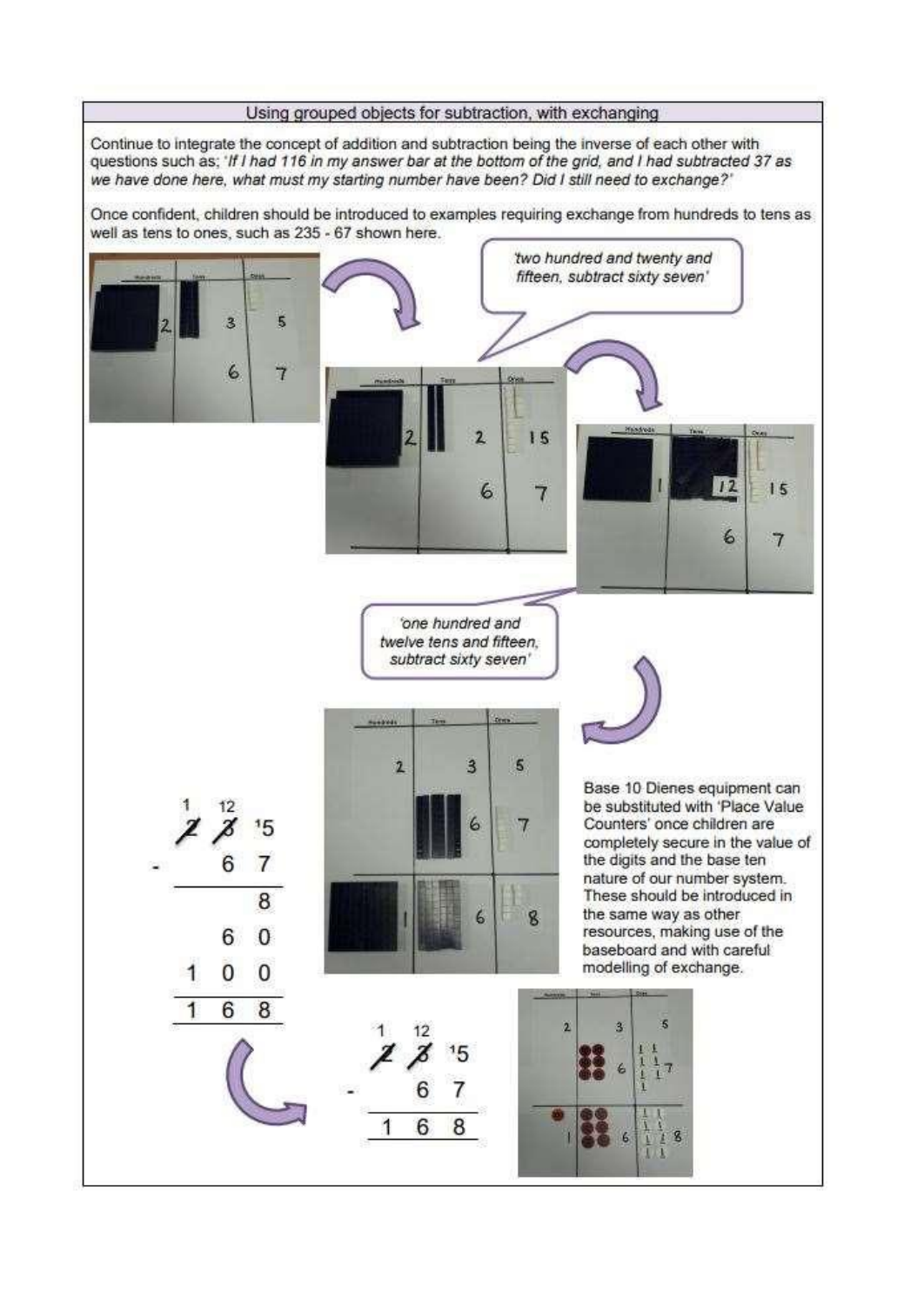#### **NC Programme of study**

- Recall and use multiplication and division facts for the 3,4,8 tables
- Write and calculate mathematical statements for multiplication and division within the multiplication tables that they know, including two-digit times onedigit numbers – using mental methods progressing to written methods
- Solve problems, including missing number, involving multiplication and division
- Including problems involving positive integer scaling and correspondence problems in which 'n' objects are connected to 'm' objects



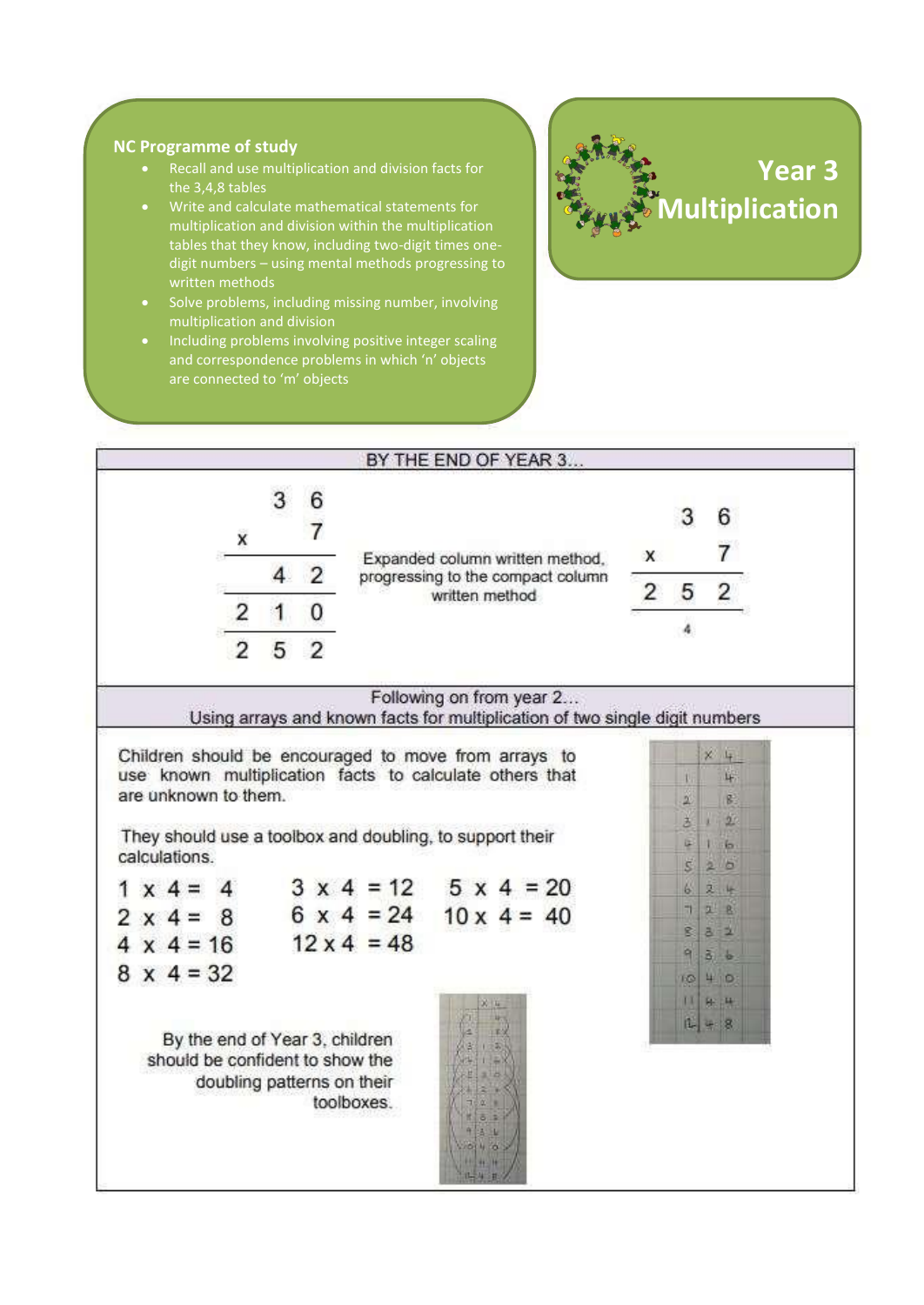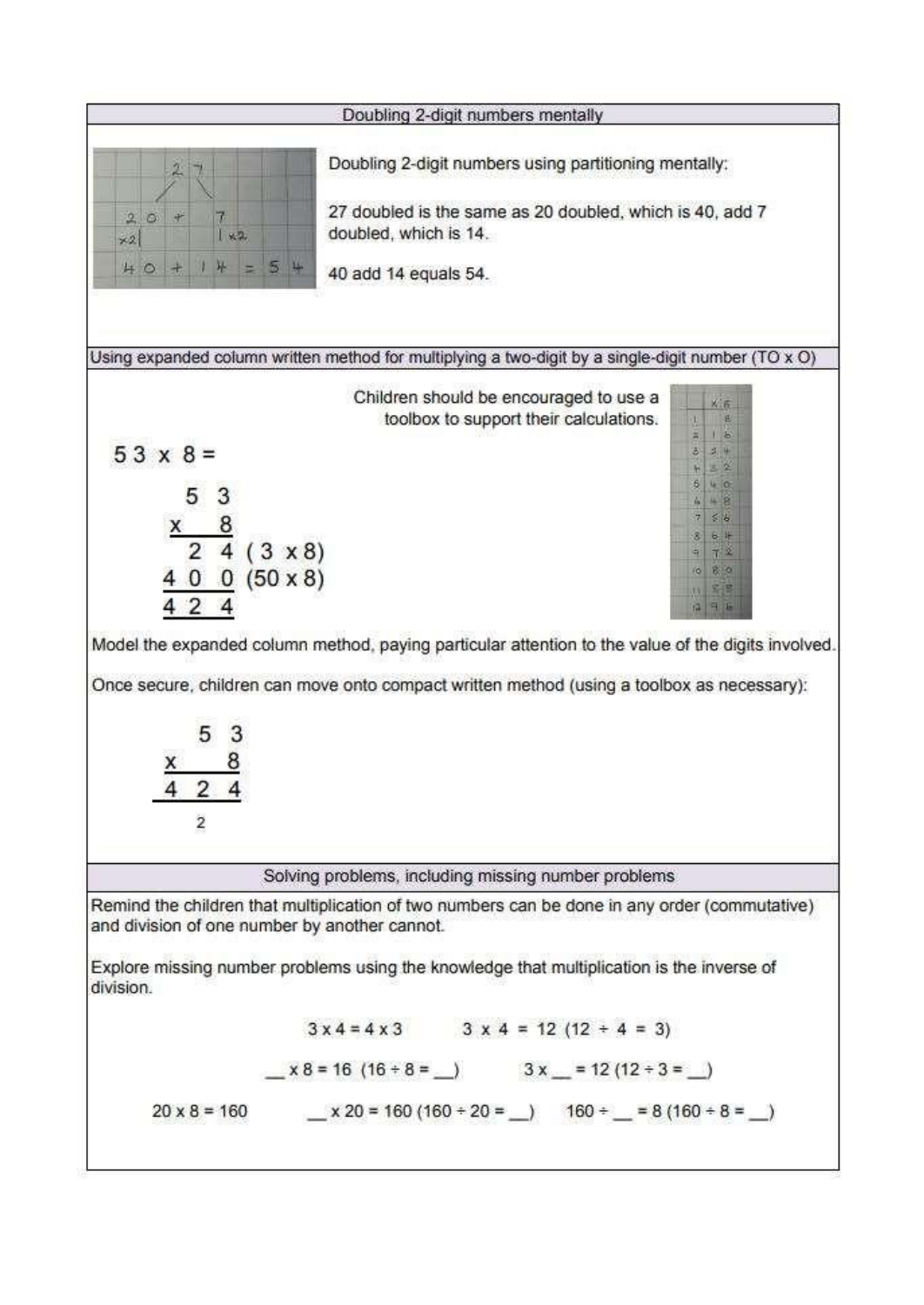#### **NC Programme of study**

- Recall and use multiplication and division facts for the 3,4,8 tables
- Write and calculate mathematical statements for multiplication and division within the multiplication tables that they know, including two -digit times one digit numbers – using mental methods progressing to
- Solve problems, including missing number, involving multiplication and division Including problems involving positive integer scaling and correspondence problems in which 'n' objects are connected to 'm' objects



# **Year 3 Division**